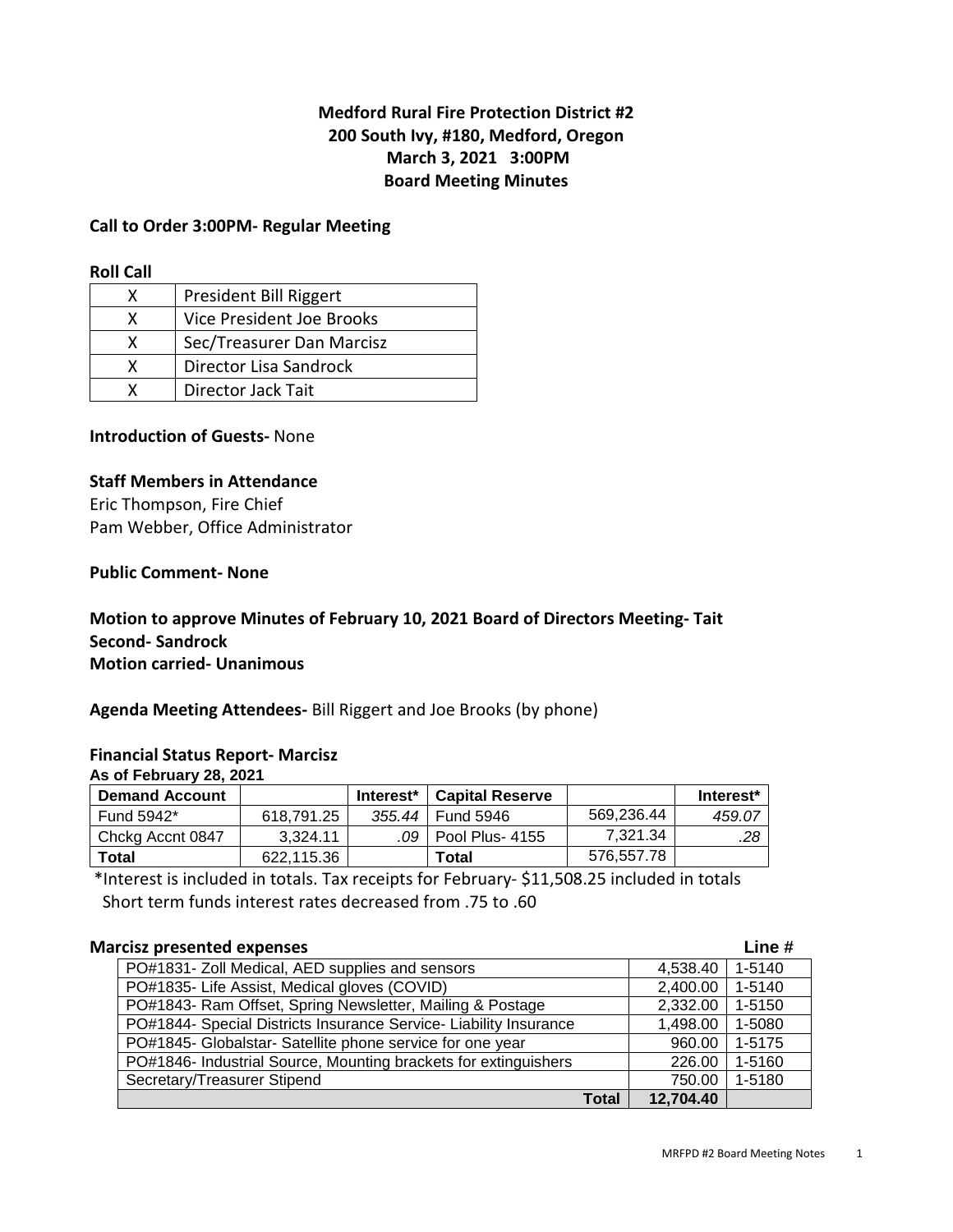#### **Expenses included from page 1:**

**Motion to pay \$12,704.40 in expenses- Brooks Second- Tait Motion carried- Unanimous** 

**Correspondence-** Chief read an email from MFD Firefighter Aaron Kersey expressing thanks for the district's support of the AED program and supplies.

#### **New Business-** None

#### **Old Business**

### **Continued conversation about replacement computers- Brooks**

Brooks reported on his research to replace the District laptop computers. There have been ongoing issues due to the age of the devices (purchased in 2013). Brooks presented a spread sheet that detailed the features of various brands including memory capacity, CPU, and screen size. There was a discussion regarding the best value. Sandrock gave some input on some preferences. It was determined the Lenovo or HP depending what they have in stock is the best choice. The cost will be \$750.00 per unit, with an added setup fee of \$100 per unit. Brooks will make the purchase with the district credit card once he checks availability.

**Motion to approve the purchase four of computers with 15" screen and an i5 processor at a cost of \$750 each and the setup fee of \$100 each- Marcisz Second- Tait Motion Carried- Unanimous** 

### **Donation Policy- Sandrock**

Sandrock reviewed the draft donation policy. The board was in agreement with the policy. Due to the changes that took place since that last reading, this will be considered a first reading. The second reading will take place at the April meeting.

### **Item not on the agenda- Newsletter Distribution**

There was a brief discussion regarding the newsletter distribution to addresses of properties that were destroyed. Emergency Manager Coordinator, Aaron Ott was informed by the Jackson County GIS offices that most property owners are having mail forwarded from the district properties. It was determined that the best way to get the information to district patrons is to utilize the original list for the district addresses, even if it contains addresses of properties that were destroyed.

## **Communication with CPA regarding audit charges- Riggert**

Riggert made a request of the Certified Public Accountant to reduce our audit charges. He made contact with the firm, but never received a response. Riggert does not have any issue with the completed report, but he feels that the increasing charges are not warranted.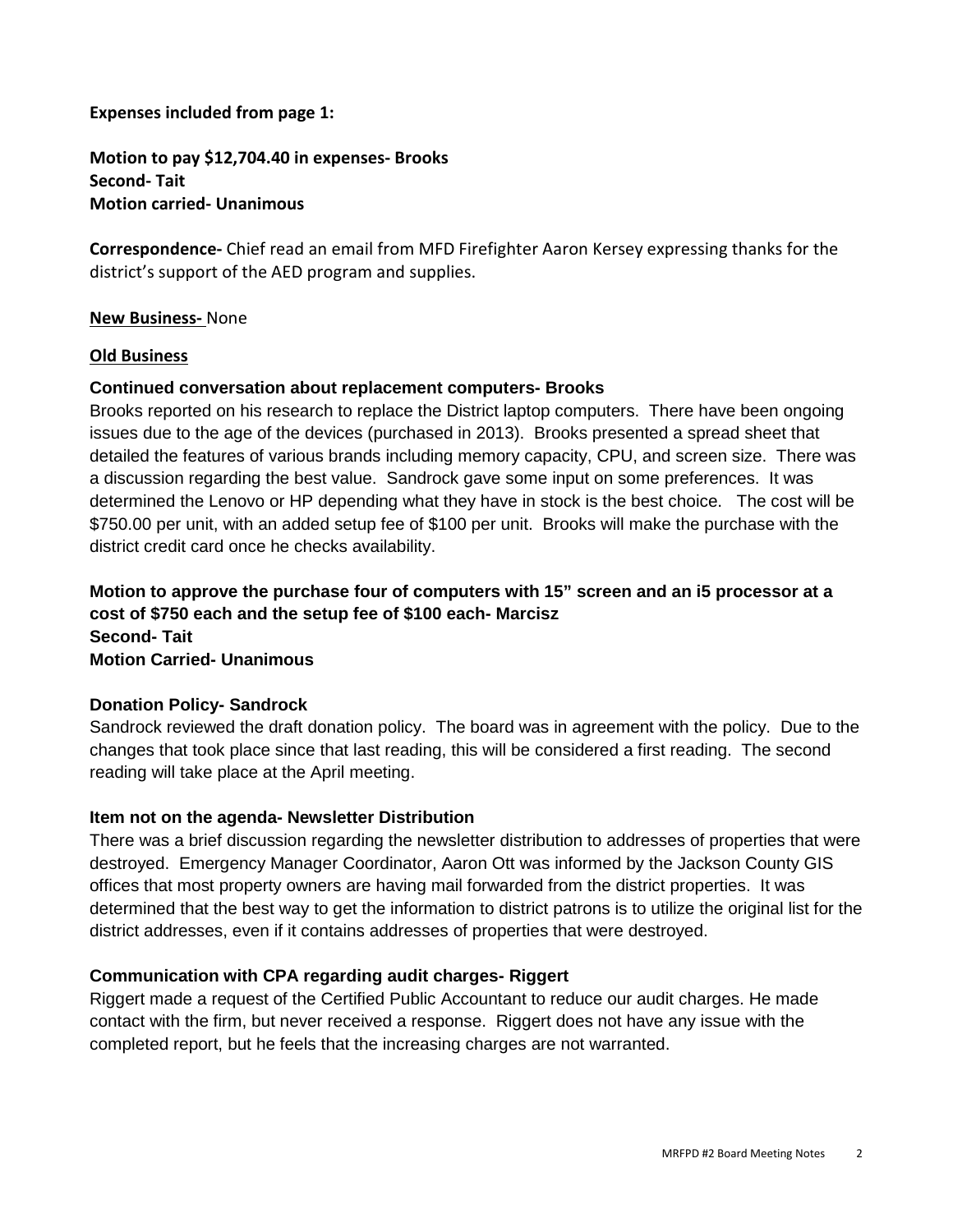## **Financial impact of annexations from the District to the City- Riggert**

Riggert has concerns about the district property that is being annexed into the City of Medford and the loss of revenue to the district. There was a discussion regarding the rate per thousand paid by both the City and District patrons. Chief gave clarification on the recent annexations and how it is tied to the urban expansion.

### **Budget- Marcisz**

Marcisz reviewed the Budget Projection document (attached to this document). The structure of the 2021-2022 budget will be based on the projections. The board gave a nod of approval for the calculations that were reviewed. Operating Expenses will be slightly reduced this year (from \$435,033.98 to \$448,897.00) due to a projected loss of \$178,000 revenues.

There was also a discussion about the board and budget committee stipends. Marcisz would like to recognize members for the time they invest into board business. Marcisz will research the feasibility of a stipend report back next month.

Chief Thompson presented his requests for the budget process. There were \$341,355 in requests made in addition to last year's budget. However, there was no request for replacement apparatus.

Chief also explained his request to fund the third party for the Community Risk Assessment project and policy consultant. Sandrock requested a breakdown of the expenses and a scope of service. Chief will provide it to the board members via email.

There was a request for training building modifications and props for the Venekamp training building. Chief reviewed 11 items listed to equip the building in such a way that it can be used for various simulated fire scenarios. There were questions about the rappelling anchor swivels, including a life span/replacement schedule for the device. Chief will check and report back at the next meeting. Marcisz acknowledged that he will utilize the information to prepare a proposed budget.

### **Fire Chief's Report**

## **Grant Application Update**

Aaron Ott is moving forward with the grant application for the Almeda revenue losses. He has obtained the Federal Duns number and will proceed with the application.

### **Hiring Process Update**

Chief reported that the Medford Fire has offered firefighter positions and hired seven recruits who will report to work on March 8, 2021. There were nine openings, and the Chief was recently informed of two upcoming retirements. MFD will have four Firefighter openings in 2021 and will open another recruiting process in the fall.